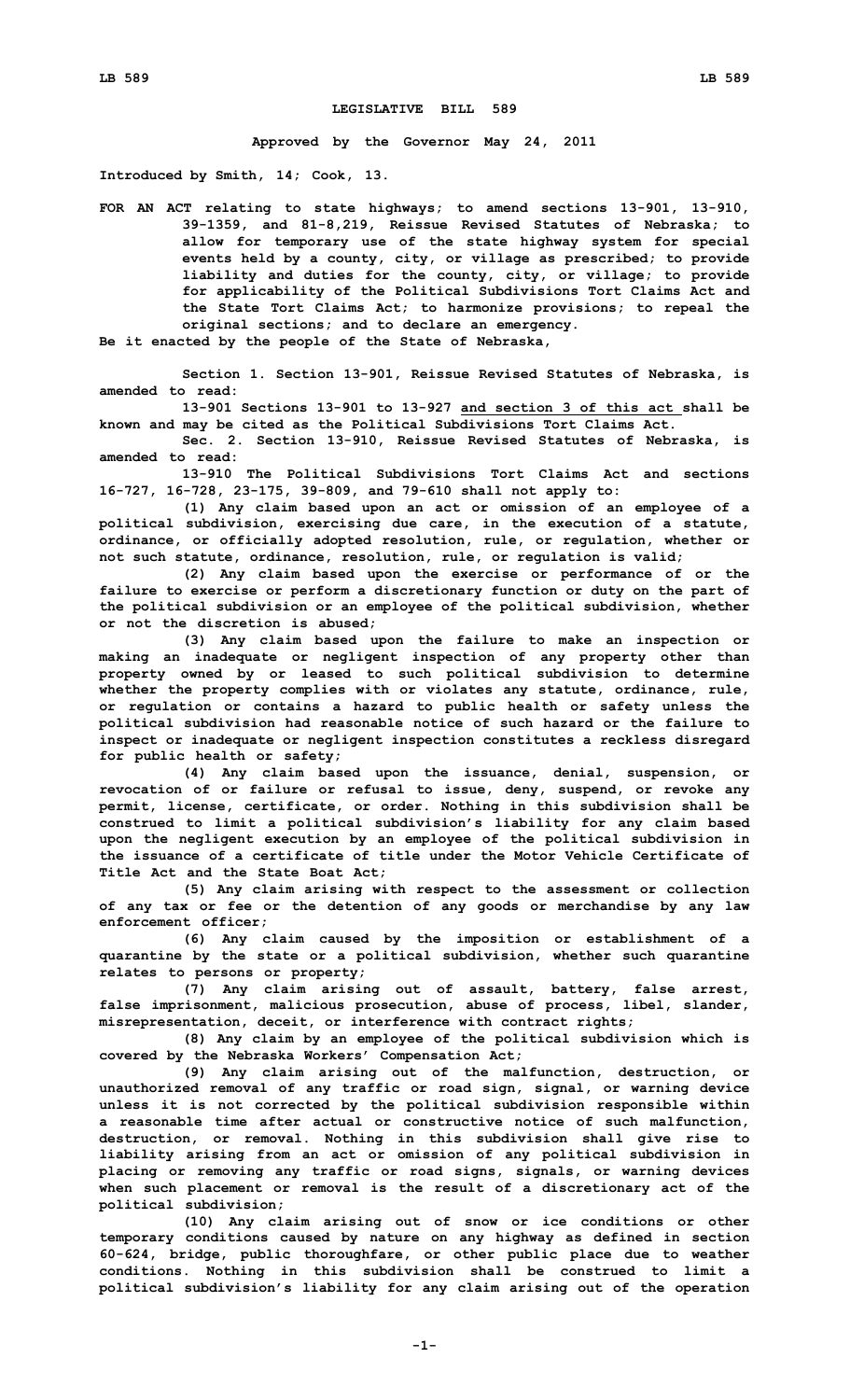**of <sup>a</sup> motor vehicle by an employee of the political subdivision while acting within the course and scope of his or her employment by the political subdivision;**

**(11) Any claim arising out of the plan or design for the construction of or an improvement to any highway as defined in such section or bridge, either in original construction or any improvement thereto, if the plan or design is approved in advance of the construction or improvement by the governing body of the political subdivision or some other body or employee exercising discretionary authority to give such approval;**

**(12) Any claim arising out of the alleged insufficiency or want of repair of any highway as defined in such section, bridge, or other public thoroughfare. Insufficiency or want of repair shall be construed to refer to the general or overall condition and shall not refer to <sup>a</sup> spot or localized defect. A political subdivision shall be deemed to waive its immunity for <sup>a</sup> claim due to <sup>a</sup> spot or localized defect only if (a) the political subdivision has had actual or constructive notice of the defect within a reasonable time to allow repair prior to the incident giving rise to the claim or (b) the claim arose during the time specified in <sup>a</sup> notice provided by the political subdivision pursuant to subsection (3) of section 39-1359 and the state or political subdivision had actual or constructive notice; or**

**(13)(a) Any claim relating to recreational activities for which no fee is charged (i) resulting from the inherent risk of the recreational activity, (ii) arising out of <sup>a</sup> spot or localized defect of the premises unless the spot or localized defect is not corrected by the political subdivision leasing, owning, or in control of the premises within <sup>a</sup> reasonable time after actual or constructive notice of the spot or localized defect, or (iii) arising out of the design of <sup>a</sup> skatepark or bicycle motocross park constructed for purposes of skateboarding, inline skating, bicycling, or scootering that was constructed or reconstructed, reasonably and in good faith, in accordance with generally recognized engineering or safety standards or design theories in existence at the time of the construction or reconstruction. For purposes of this subdivision, <sup>a</sup> political subdivision shall be charged with constructive notice only when the failure to discover the spot or localized defect of the premises is the result of gross negligence.**

**(b) For purposes of this subdivision:**

**(i) Recreational activities include, but are not limited to, whether as <sup>a</sup> participant or spectator: Hunting, fishing, swimming, boating, camping, picnicking, hiking, walking, running, horseback riding, use of trails, nature study, waterskiing, winter sports, use of playground equipment, biking, roller blading, skateboarding, golfing, athletic contests; visiting, viewing, or enjoying entertainment events, festivals, or historical, archaeological, scenic, or scientific sites; and similar leisure activities;**

**(ii) Inherent risk of recreational activities means those risks that are characteristic of, intrinsic to, or an integral part of the activity;**

**(iii) Gross negligence means the absence of even slight care in the performance of <sup>a</sup> duty involving an unreasonable risk of harm; and**

**(iv) Fee means <sup>a</sup> fee to participate in or be <sup>a</sup> spectator at <sup>a</sup> recreational activity. A fee shall include payment by the claimant to any person or organization other than the political subdivision only to the extent the political subdivision retains control over the premises or the activity. A fee shall not include payment of <sup>a</sup> fee or charge for parking or vehicle entry.**

**(c) This subdivision, and not subdivision (3) of this section, shall apply to any claim arising from the inspection or failure to make an inspection or negligent inspection of premises owned or leased by the political subdivision and used for recreational activities.**

**Sec. 3. The Political Subdivisions Tort Claims Act shall apply to any claim arising during the time specified in <sup>a</sup> notice provided by <sup>a</sup> political subdivision pursuant to subsection (3) of section 39-1359.**

**Sec. 4. Section 39-1359, Reissue Revised Statutes of Nebraska, is amended to read:**

**39-1359 (1) The rights-of-way acquired by the department shall be held inviolate for state highway and departmental purposes and no physical or functional encroachments, structures, or uses shall be permitted within such right-of-way limits, except by written consent of the department or as otherwise provided in subsections (2) and (3) of this section.**

**(2) <sup>A</sup> temporary use of the state highway system, other than <sup>a</sup> freeway, by <sup>a</sup> county, city, or village, including full and partial lane closures, shall be allowed for special events, as designated by <sup>a</sup> county, city, or village, under the following conditions:**

**(a) The roadway is located within the official corporate limits or zoning jurisdiction of the county, city, or village;**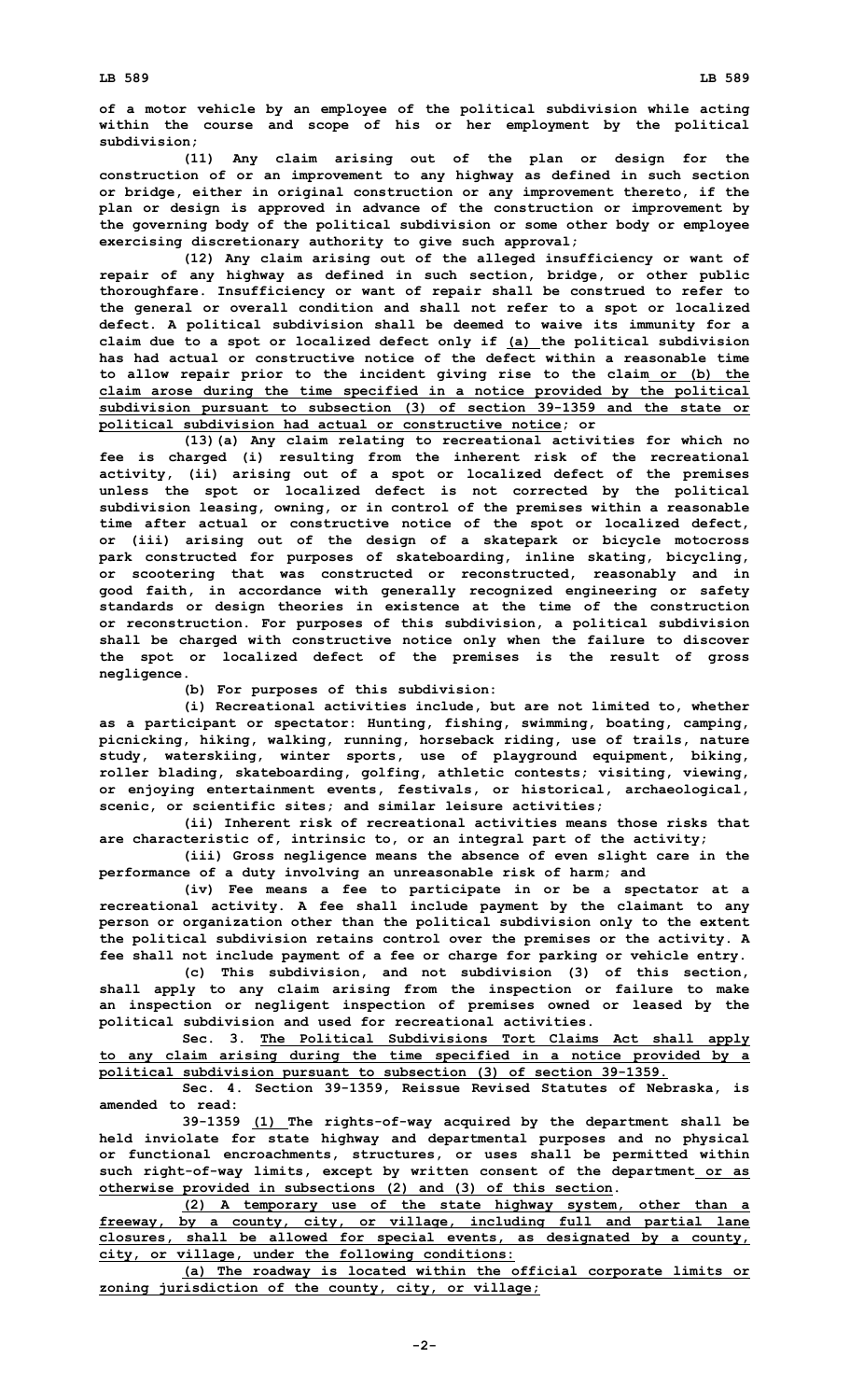**(b) <sup>A</sup> county, city, or village making use of the state highway system for <sup>a</sup> special event shall have the legal duty to protect the highway property from any damage that may occur arising out of the special event and the state shall not have any such duty during the time the county, city, or village is in control of the property as specified in the notice provided pursuant to subsection (3) of this section;**

**(c) Any existing statutory or common law duty of the state to protect the public from damage, injury, or death shall become the duty of the county, city, or village making use of the state highway system for the special event, and the state shall not have such statutory or common law duty during the time the county, city, or village is in control of the property as specified in the notice provided pursuant to subsection (3) of this section; and**

**(d) The county, city, or village using the state highway system for <sup>a</sup> special event shall formally, by official governing body action, acknowledge that it accepts the duties set out in this subsection and, if <sup>a</sup> claim is made against the state, shall indemnify, defend, and hold harmless the state from all claims, demands, actions, damages, and liability, including reasonable attorney's fees, that may arise as <sup>a</sup> result of the special event.**

**(3) If <sup>a</sup> county, city, or village has met the requirements of subsection (2) of this section for holding <sup>a</sup> special event and has provided thirty days' advance written notice of the special event to the department, the county, city, or village may proceed with its temporary use of the state highway system. The notice shall specify the date and time the county, city, or village will assume control of the state highway property and relinquish control of such state highway property to the state.**

**(4) The Political Subdivisions Tort Claims Act shall apply to any claim arising during the time specified in <sup>a</sup> notice provided by <sup>a</sup> political subdivision pursuant to subsection (3) of this section.**

**Sec. 5. Section 81-8,219, Reissue Revised Statutes of Nebraska, is amended to read:**

**81-8,219 The State Tort Claims Act shall not apply to:**

**(1) Any claim based upon an act or omission of an employee of the state, exercising due care, in the execution of <sup>a</sup> statute, rule, or regulation, whether or not such statute, rule, or regulation is valid, or based upon the exercise or performance or the failure to exercise or perform <sup>a</sup> discretionary function or duty on the part of <sup>a</sup> state agency or an employee of the state, whether or not the discretion is abused;**

**(2) Any claim arising with respect to the assessment or collection of any tax or fee, or the detention of any goods or merchandise by any law enforcement officer;**

**(3) Any claim for damages caused by the imposition or establishment of <sup>a</sup> quarantine by the state whether such quarantine relates to persons or property;**

**(4) Any claim arising out of assault, battery, false imprisonment, false arrest, malicious prosecution, abuse of process, libel, slander, misrepresentation, deceit, or interference with contract rights;**

**(5) Any claim by an employee of the state which is covered by the Nebraska Workers' Compensation Act;**

**(6) Any claim based on activities of the Nebraska National Guard when such claim is cognizable under the Federal Tort Claims Act, 28 U.S.C. 2674, or the National Guard Tort Claims Act of the United States, 32 U.S.C. 715, or when such claim accrues as <sup>a</sup> result of active federal service or state service at the call of the Governor for quelling riots and civil disturbances;**

**(7) Any claim based upon the failure to make an inspection or making an inadequate or negligent inspection of any property other than property owned by or leased to the state to determine whether the property complies with or violates any statute, ordinance, rule, or regulation or contains <sup>a</sup> hazard to public health or safety unless the state had reasonable notice of such hazard or the failure to inspect or inadequate or negligent inspection constitutes <sup>a</sup> reckless disregard for public health or safety;**

**(8) Any claim based upon the issuance, denial, suspension, or revocation of or failure or refusal to issue, deny, suspend, or revoke any permit, license, certificate, or order. Such claim shall also not be filed against <sup>a</sup> state employee acting within the scope of his or her office. Nothing in this subdivision shall be construed to limit the state's liability for any claim based upon the negligent execution by <sup>a</sup> state employee in the issuance of a certificate of title under the Motor Vehicle Certificate of Title Act and the State Boat Act;**

**(9) Any claim arising out of the malfunction, destruction, or unauthorized removal of any traffic or road sign, signal, or warning device unless it is not corrected by the governmental entity responsible within**